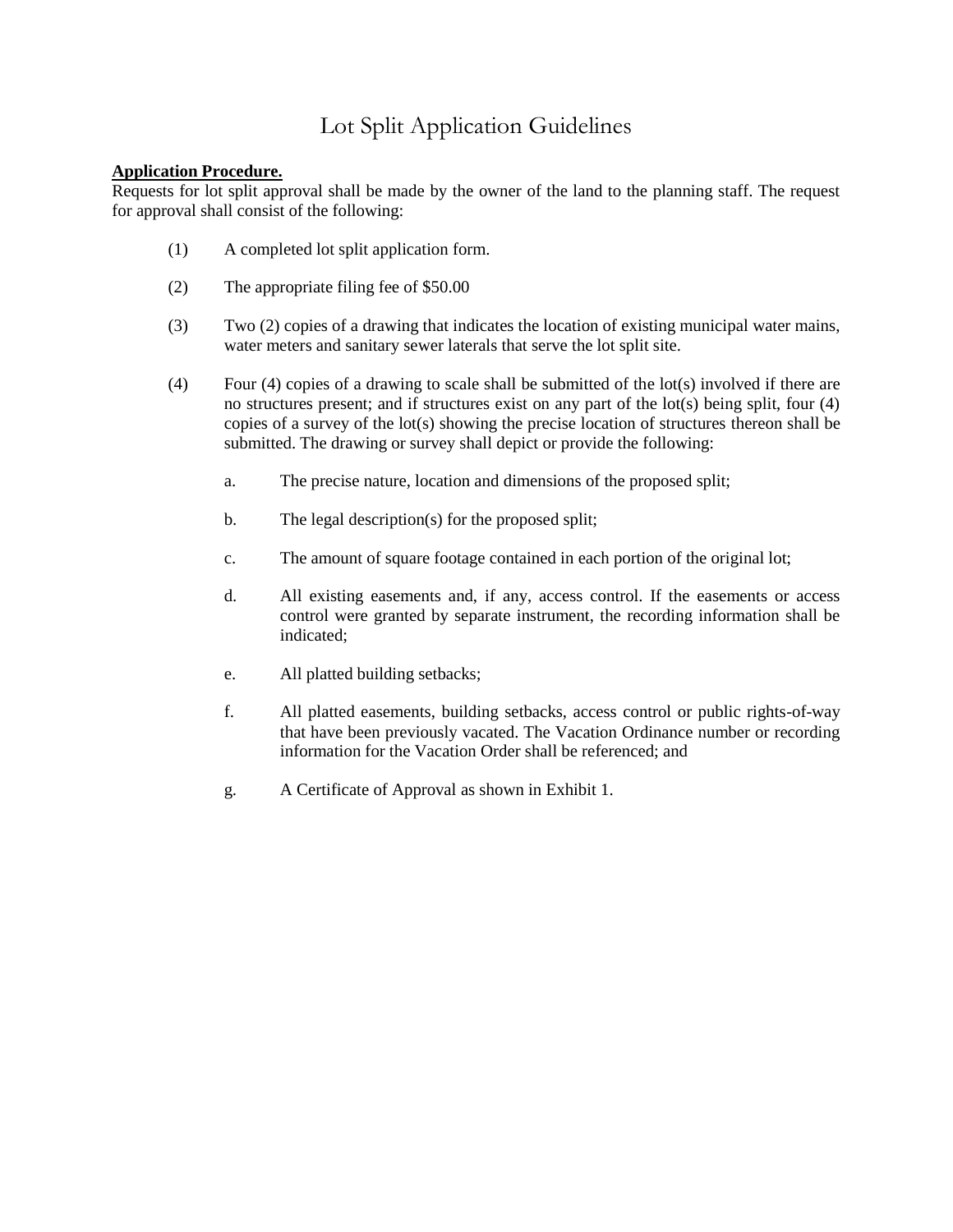## **EXHIBIT 1**

## **CERTIFICATE OF LOT SPLIT APPROVAL**

## **STATE OF KANSAS )**

**) ss**

## **CITY OF HAYSVILLE )**

I hereby certify that this lot split has been examined by Haysville City Zoning Administrator and found to comply with the Subdivision Regulations of the City of Haysville, Kansas, and is, therefore, approved for recording.

Date Signed: \_\_\_\_\_\_\_\_\_\_\_\_\_\_\_\_\_, 20\_\_\_\_.

, Planning & Zoning Administrator

(Print Name)

**STATE OF KANSAS ) ) ss**

**CITY OF HAYSVILLE )**

The foregoing instrument was acknowledged before me this \_\_\_\_\_day of \_\_\_\_\_\_\_\_\_\_\_\_,  $20\_\_$ , by  $\_\_$ 

.

(SEAL)

\_\_\_\_\_\_\_\_\_\_\_\_\_\_\_\_\_\_\_\_, Notary Public

My appointment expires